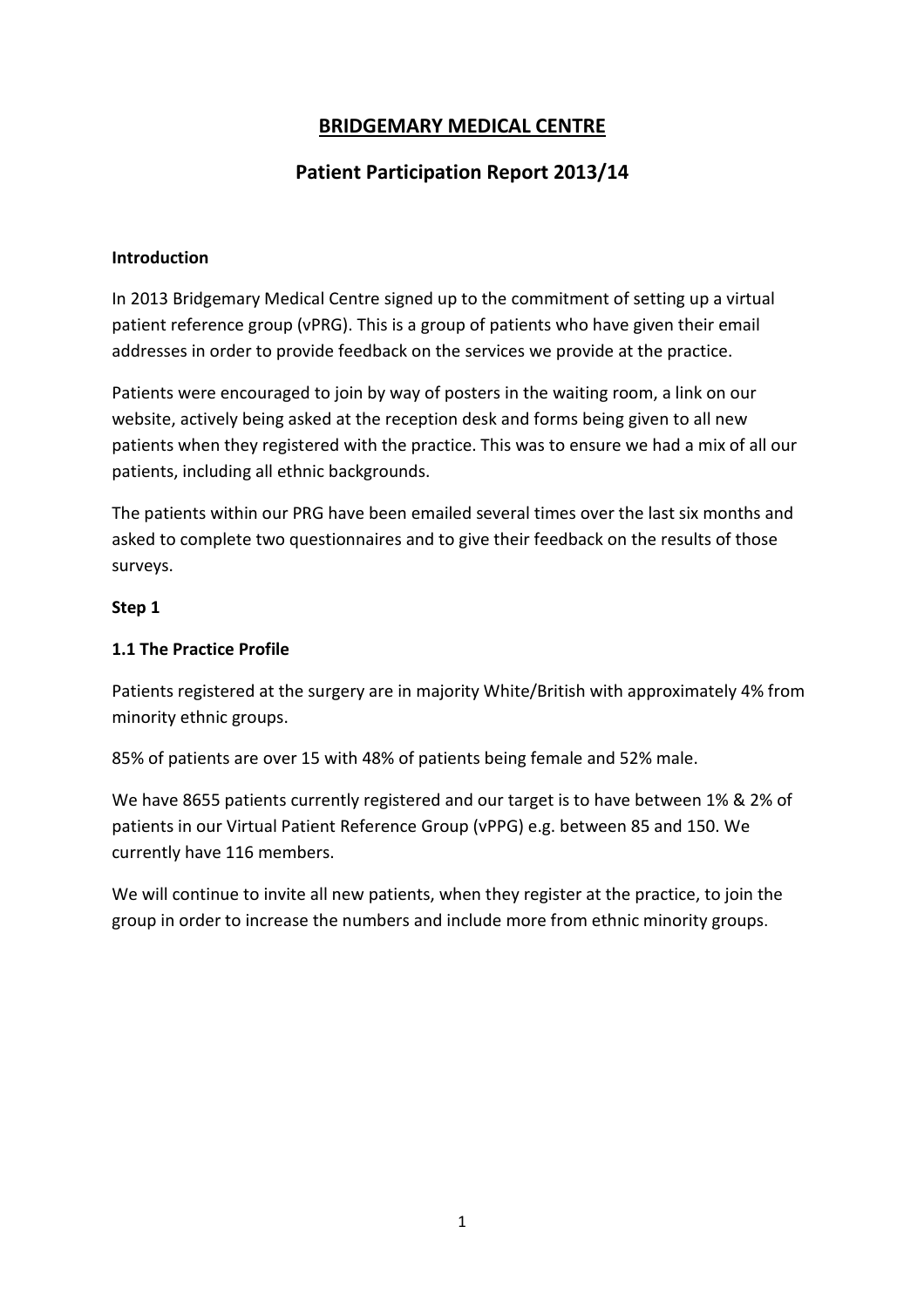#### **1.2 How we encourage participation**

Patients were initially invited to join over a two month period via:

- o Posters in the Surgery waiting room
- o Flyers to patients at the reception desk
- o New patients registering were asked if they wanted to join the group
- o A notice on the surgery website; www.bridgemarymedicalcentre.co.uk with a link so patients could reply online as well as in the surgery

This ensured a wide a group of patients as possible, from all backgrounds were invited to join.

Patients were invited to join the group using email as the main source of communication, but were also offered to be contacted in writing if they did not have an email address

### **1.3 The Profile**

The Profile of PRG Members fulfils a wide age range.

- $\checkmark$  38% Male
- $\checkmark$  62% Female
- $\times$  6% 17-24
- $\checkmark$  4.5% 25-34
- $\times$  10% 34-44
- $\times$  19% 45-54
- $\times$  16% 55-64
- $\checkmark$  27.5% 65-74
- $\checkmark$  14.5% 75 84
- $\checkmark$  2.5% over 84
- $\checkmark$  99.2% White/British
- $\times$  0.8% Black/Mixed
- $\checkmark$  93 patients have email address
- $\checkmark$  23 patients requested to participate by post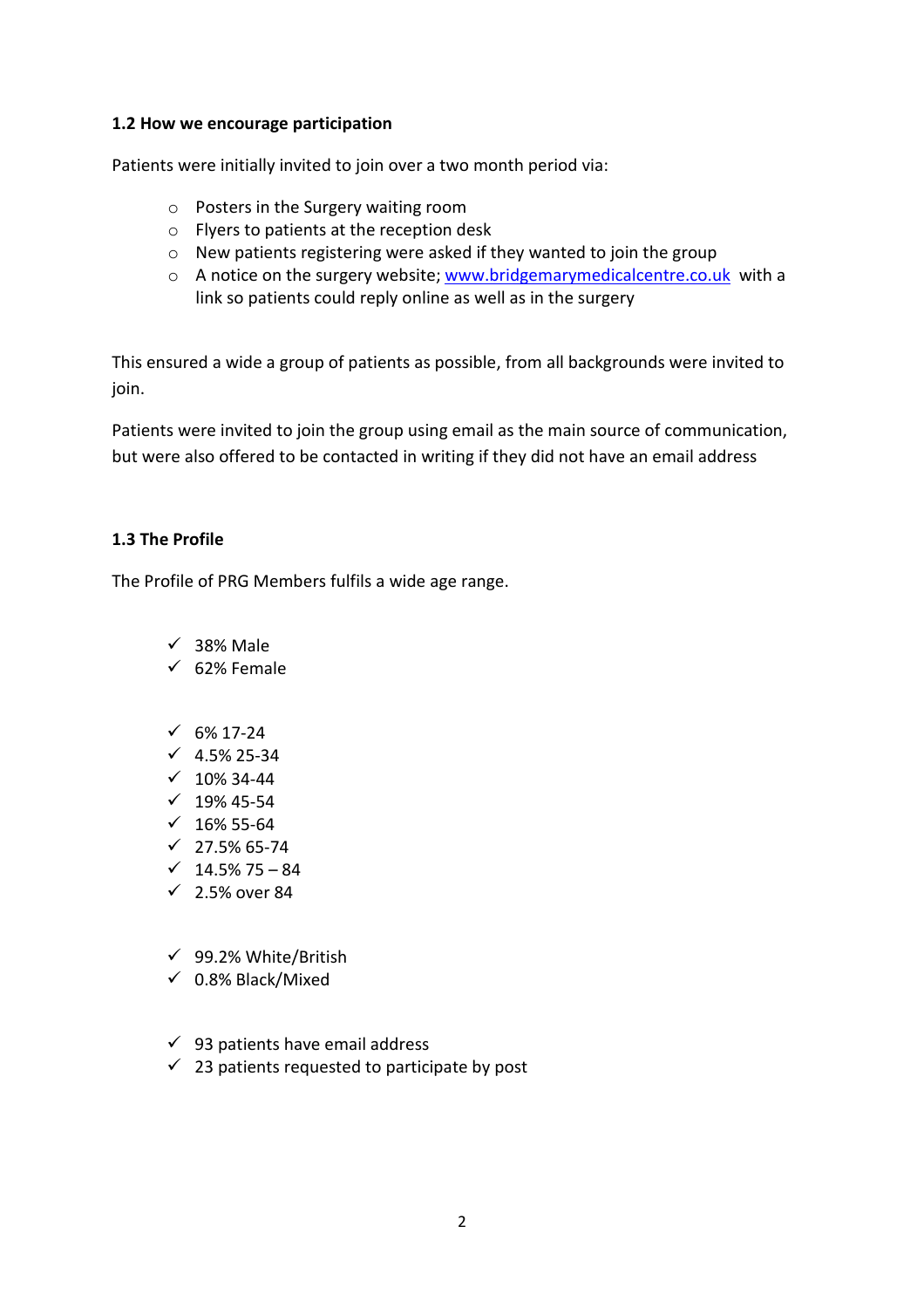## **Step 2**

# **Priorities**

An initial questionnaire (*See Appendix I)* was sent out to the group to ask what issues should be prioritised. The survey was sent via email (or through the post to those that do not have email)

## **The priority areas were therefore determined as:**

- **Quality of clinical care**
- **Appointments**
- **Telephone access**
- **Customer care**

## *See Appendix II for PRG Questionnaire Results*

A Patient Survey based on these four areas was sent to all members of the Virtual Patient Reference Group via email, through Survey Monkey, or post, for their approval and completion. It was also given to all patients that attended the surgery during the week of  $10^{th}$  February 2014. The survey was also available on the practice website.

# **Step 3**

## **Collate views through survey**

# *See Appendix III for results of survey*

## **Summary of Patient Survey**

Very positive feedback – Of those patients that responded:

- **Quality of clinical care** over 50% of patients feel that the GP or Nurse address their concerns completely and involve them in decisions about their care. Over 30% feel they probably do this most of the time.
- $\checkmark$  Appointments 24% of patients feel the times and days appointments are available is excellent and 40% fair. 49% of patients have used the 'Urgent On Day Appointments' but only 7% have used the late evening or Saturday morning appointments.
- $\checkmark$  Telephone Access 56% of calls are answered within a few rings and 31% after several rings. Only 7% of patients complained of the phone constantly ringing and 6% often engaged. 85% of calls are handled excellently or fairly well and only 1% poorly.
- $\checkmark$  **Customer service** The majority of patients find the staff helpful most of the time.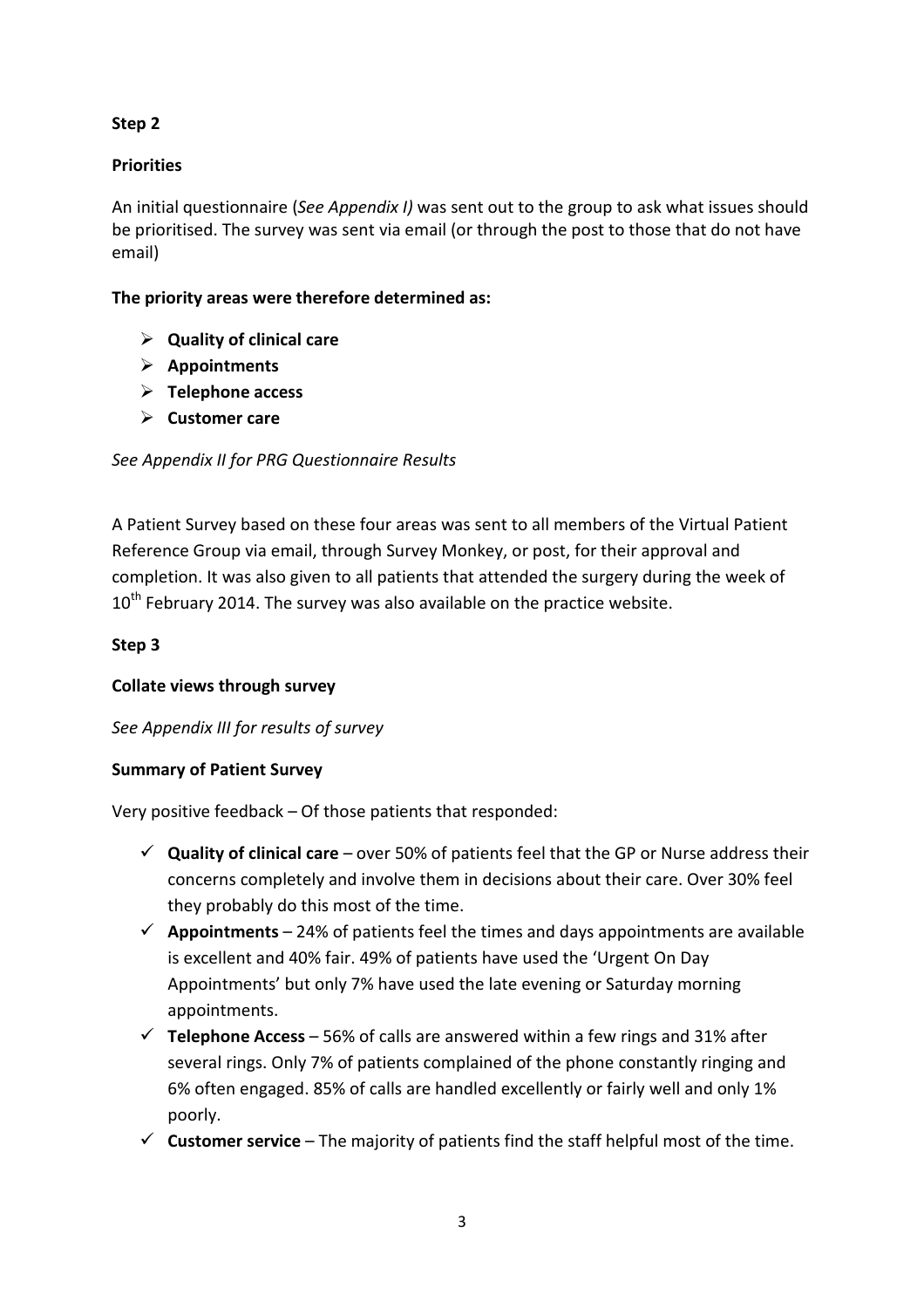The results of the survey were sent to all members of the PRG, along with a summary and proposals of what action the practice could take.

The group were asked for their comments and feedback of the results as well as their agreement or objection of the proposed actions.

### **Step 4**

#### **Changes proposed**

The following issues will be addressed by way of the practice newsletter which is available via the practice website as well as at the surgery. This is updated quarterly in the Spring, Summer, Autumn and Winter.

- **Repeat Prescriptions** comments on the time these take to process. *Explain how many are processed each day and what can delay the process. Encourage patients to give more than the minimum time for the processing of prescriptions and to be more responsible for their medication. Currently a lot of time is spent doing 'urgent' requests which impacts on the normal processing time.*
- **Emergency appointments** complaints about time waiting to be seen and can only discuss one issue. *Emphasise that these are for Urgent / Acute issues and ongoing issues should be dealt with in a routine appointment. Each case varies as some are very urgent issues to be dealt with. Also Duty GP has to deal with calls from Hospital and Ambulance crews.*
- *Extended opening The practice needs to promote our extended opening times; early morning, late evening and Saturday mornings on a 4 week rota. Also to promote that these can be booked on-line.*
- **Blood tests at the surgery –** Comments that these should be available. *Explain we are unable to provide this service due to lack of facilities and staff. Other local practices are funded to offer Blood Tests to our patients as they have the staff and room to be able to provide the service.*
- **On-line appointments** more should be available**.** *We will increase by 10% and monitor closely how these are booked.*

The general feedback from the PRG was that the survey was very positive. The proposed action points were unanimously agreed by all, with the exception of more on-line appointments, as some felt those without computers would be disadvantaged.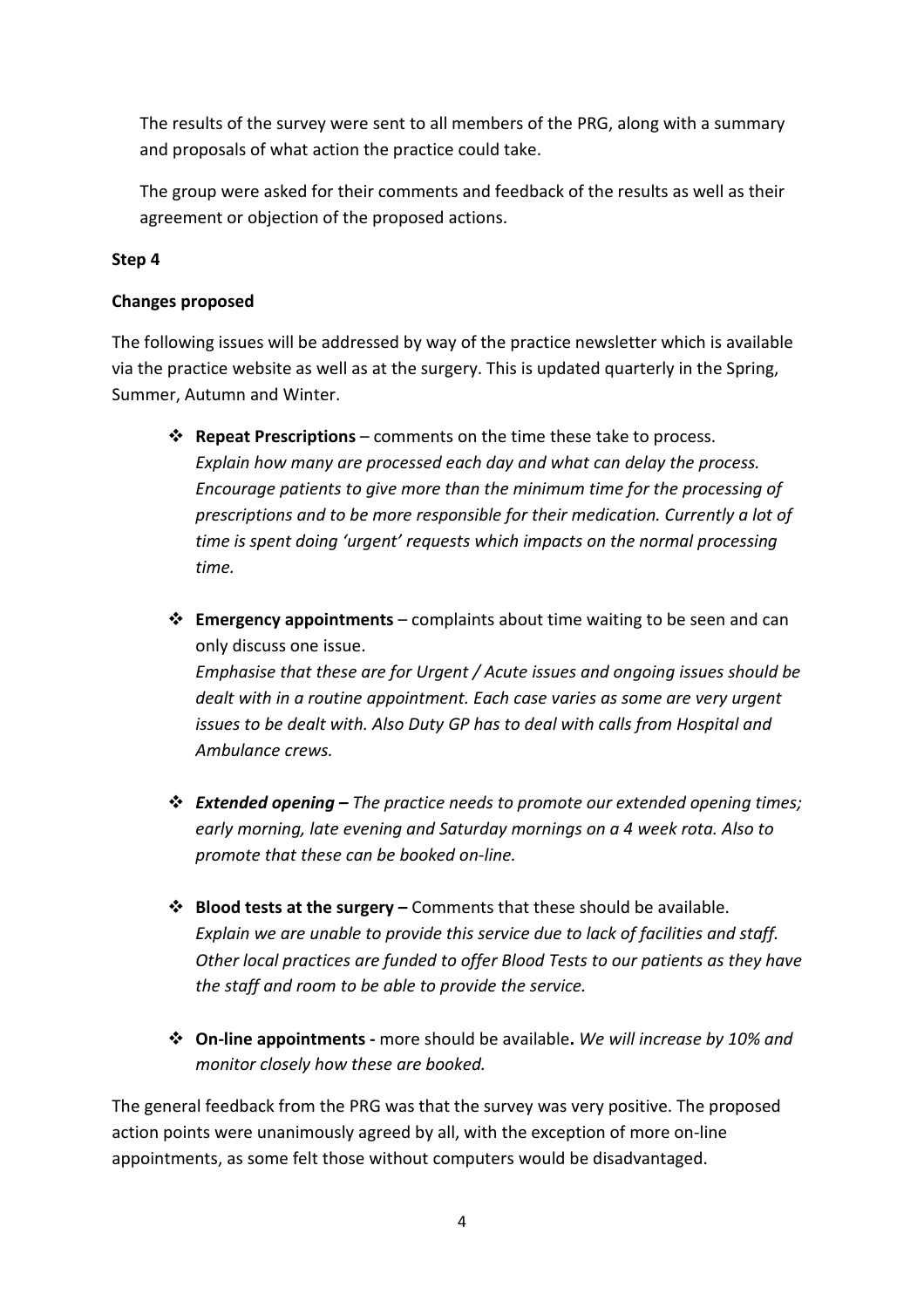## **Step 5**

## **Action Plan**

In the next Practice Newsletter, due in April 2014, the above action points will be addressed. These will be regularly reviewed and commented on in subsequent newsletters.

The newsletter is available at the practice and through the surgery website:

### www.bridgemarymedicalcentre.co.uk

The website will be promoted in the practice by way of a large poster with the address on and within the newsletter

### **Proposed date for actions to be taken:**

- Newsletter 2nd week of April 2014
- Poster in waiting room by end of April 2014

### **Conclusion:**

**Quality of Clinical care** remains the main focus of the practice and patients are regularly invited for regular medical reviews for chronic disease management.

**Appointment system** has improved due to appointments being available up to 4 weeks in advance and patients being offered an appointment on the first point of contact, not being told to ring again the next day.

**Telephone access** has improved due to a new telephone system being installed recently as well as staff training and availability first thing each morning.

**Customer care** is constantly monitored to ensure standards are high. Staff training is the main focus with new staff joining the team and regular training / meetings on the  $2^{nd}$ Wednesday each month between 12.30 and 1.30 when the surgery closes.

#### **Step 6**

### **Achievement**

The Patient Participation Group Report has been published via:

- The Surgery website www.bridgemarymedicalcentre.co.uk
- **NHS Choices website**
- **Poster and display in waiting room**
- Hard copies available at Reception
- Email sent to PRG members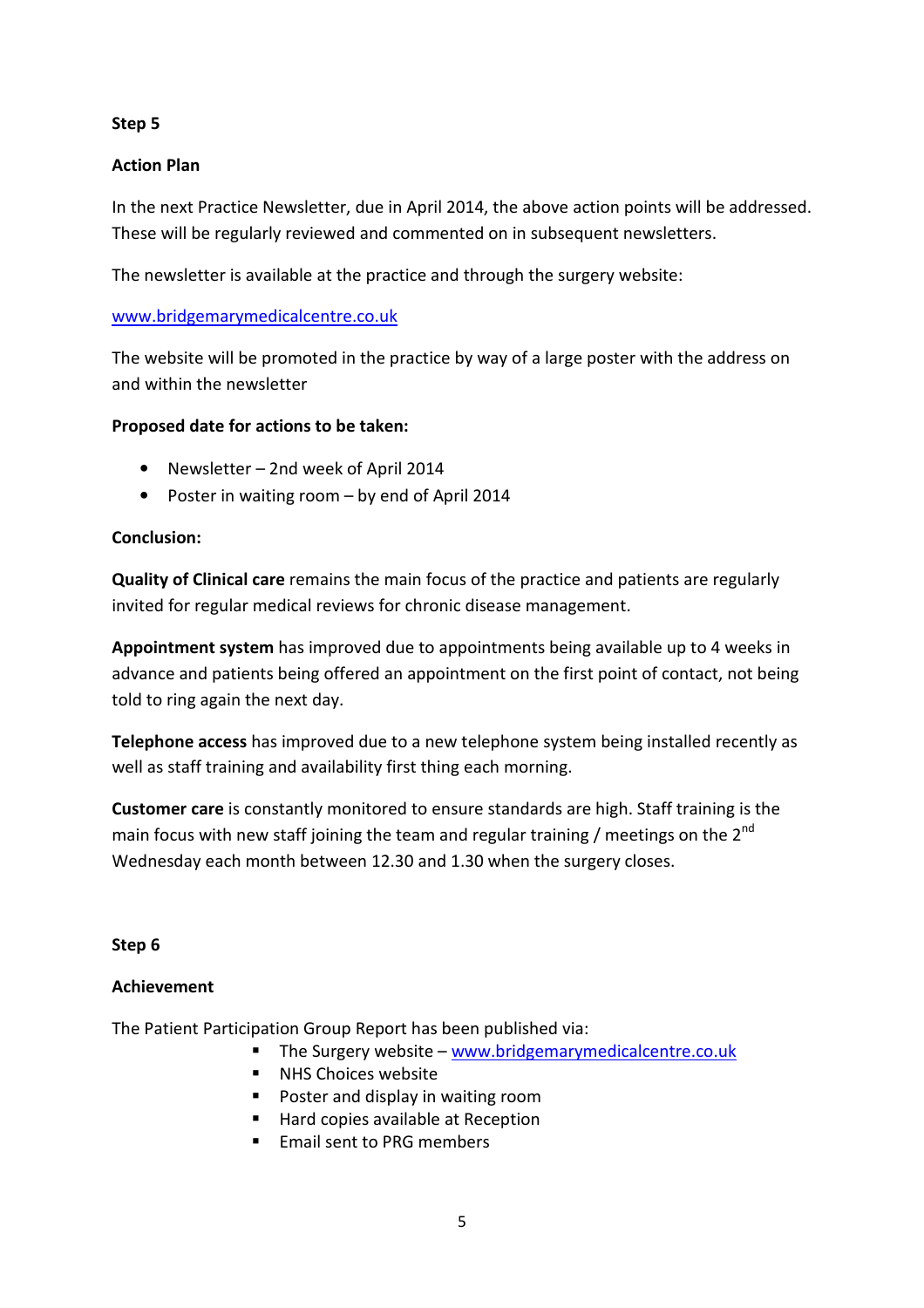### **Patient Access to Services**

The Practice is open Monday to Friday 8.00am to 6.00pm with telephone access until 6.30pm

We also run extended hours on a four week rota to include:

Saturday mornings (once every 4 weeks) 8.00am to 11.30am

Tuesday 7.30am to 8.00am

Monday 6.30pm to 7.30pm

Tuesday 6.30pm to 7.30pm

Thursday 6.30 to 7.30pm

These surgeries are by booked appointments only and can be booked on-line or through reception. All five GP Partners cover these surgeries on a flexi basis.

Surgery Telephone: 01329 232446

Out of Hours Telephone: 111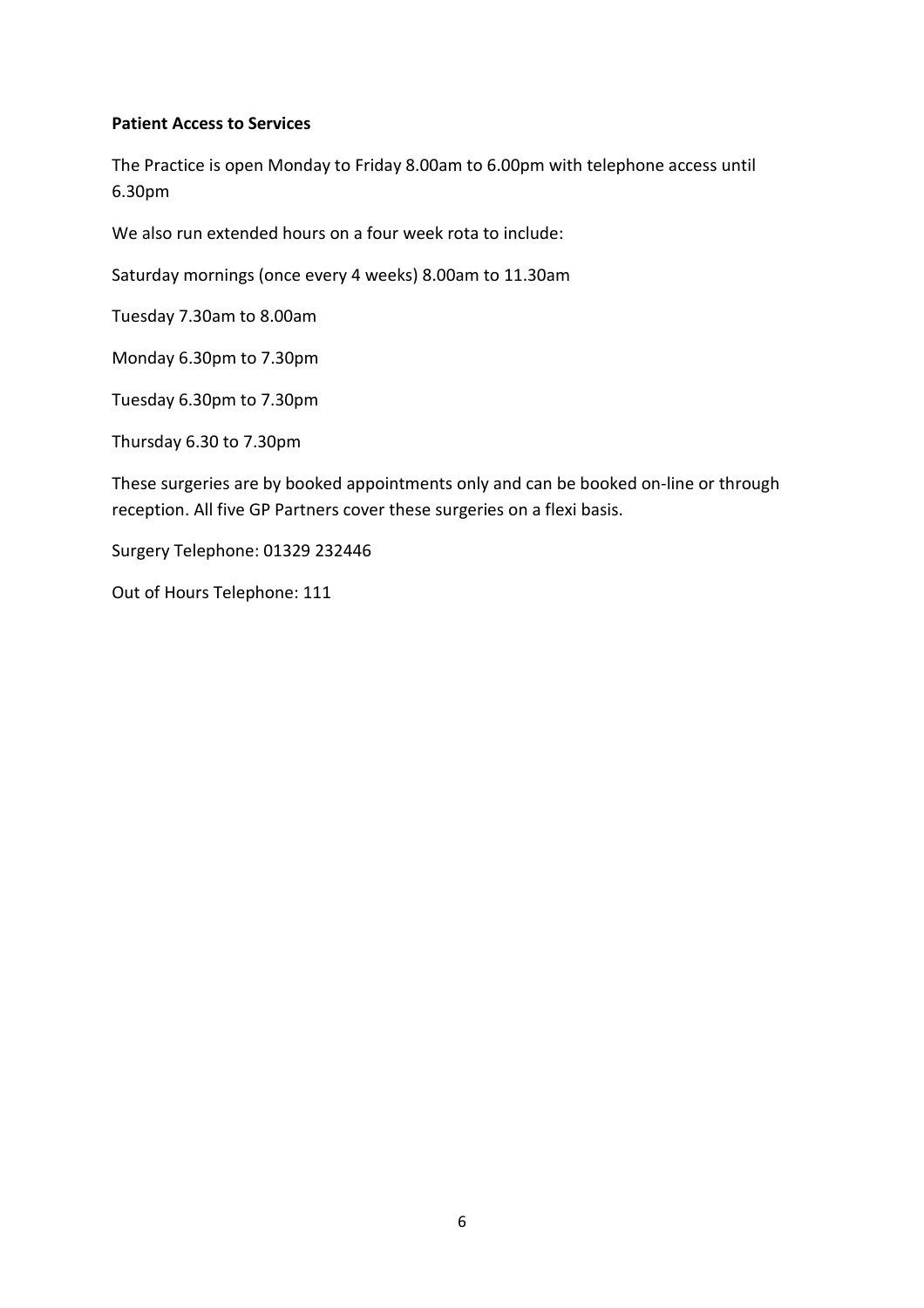# **Appendix I Bridgemary Medical Centre**

# **Patient Reference Group (PRG) Questionnaire**

# **December 2013**

Dear PRG Member

Thank you for agreeing to join our Patient Reference Group in order to provide us with feedback on our services.

We would be grateful if you could put the following areas into the order of importance. This will help us to define the priority areas of services, to be included in our annual patient satisfaction survey.

- A. Quality of Clinical Care Feedback of doctors/nurses
- B. Telephone Access Feedback on the quality of the telephone service
- C. Customer Care Feedback on Reception Services
- D. Appointments Feedback on the ease of getting an appointment
- E. Premises Feedback on facilities
- F. Practice Communications Feedback on how the practice communicates with Patients
- G. Other please list any other areas of priority you feel should be reviewed

| <b>PRIORITY</b> | YOUR CHOICE |
|-----------------|-------------|
| 1               |             |
| $\overline{2}$  |             |
| 3               |             |
| 4               |             |
| 5               |             |
| 6               |             |
| 7               |             |
| <b>OTHER</b>    |             |
|                 |             |
|                 |             |

### General Comments:

*Please email your replies to: FGCCG.BridgemaryMedicalCentre-Admin@nhs.net or return to Reception.* 

*Many thanks for your assistance.*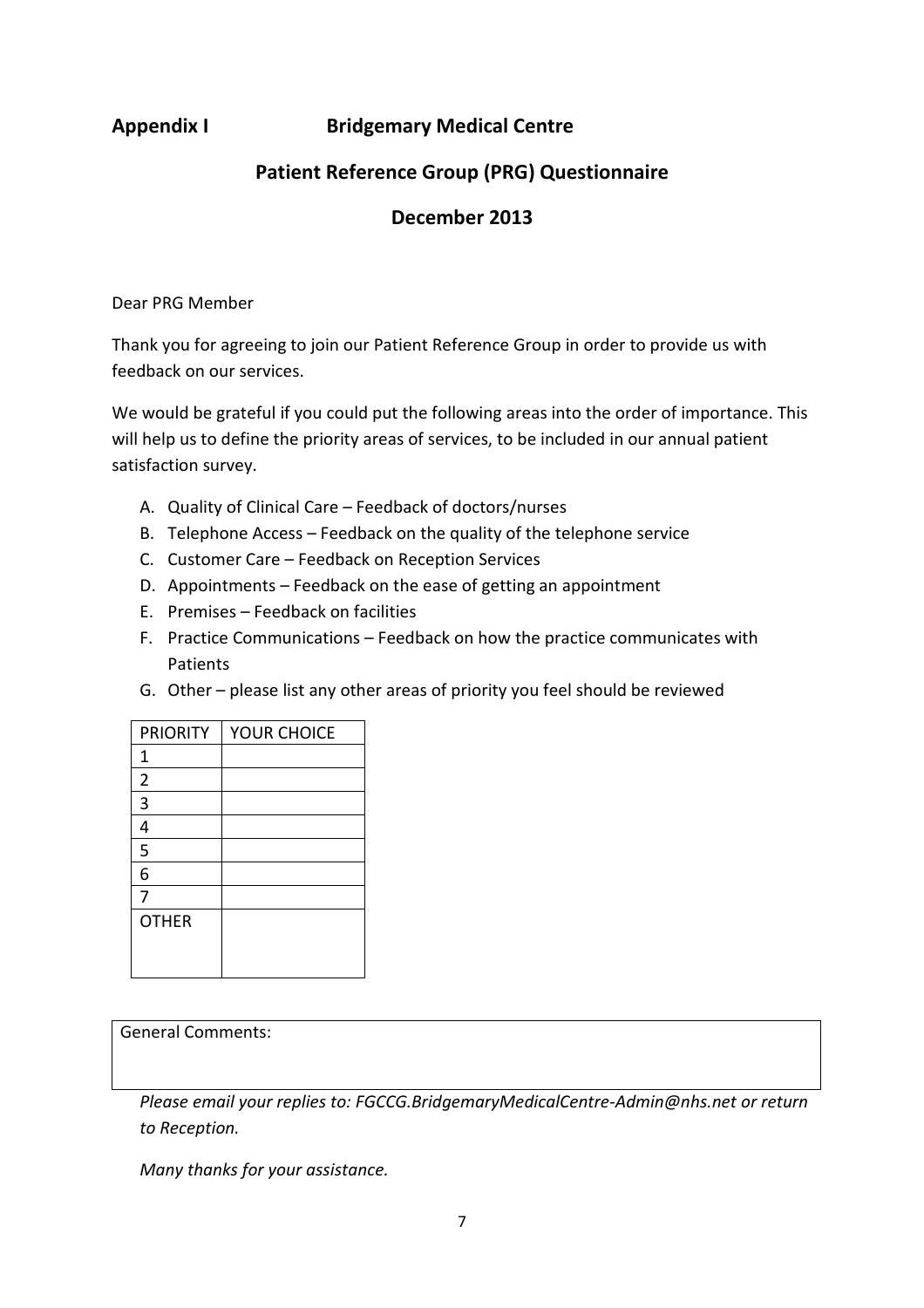# *Appendix II*

### **Results of PRG Questionnaire:**



**The priority areas were therefore determined as:** 

- **Quality of clinical care**
- **Appointments**
- **Telephone access**
- **Customer care**

A Patient Survey based on these four areas was sent to all members of the Virtual Patient Reference Group and to all patients that attended the surgery during the week of  $10^{th}$ February 2014

Other suggestions were:

- Parking
- Waiting time for same day appointments
- Attitude of one or two reception staff
- Discussing more than one concern at an appointment

General comments made:

• Wheelchairs – space in waiting room

*These issues will be addressed in the next Practice Newsletter, which will be available via our website as well as at the surgery*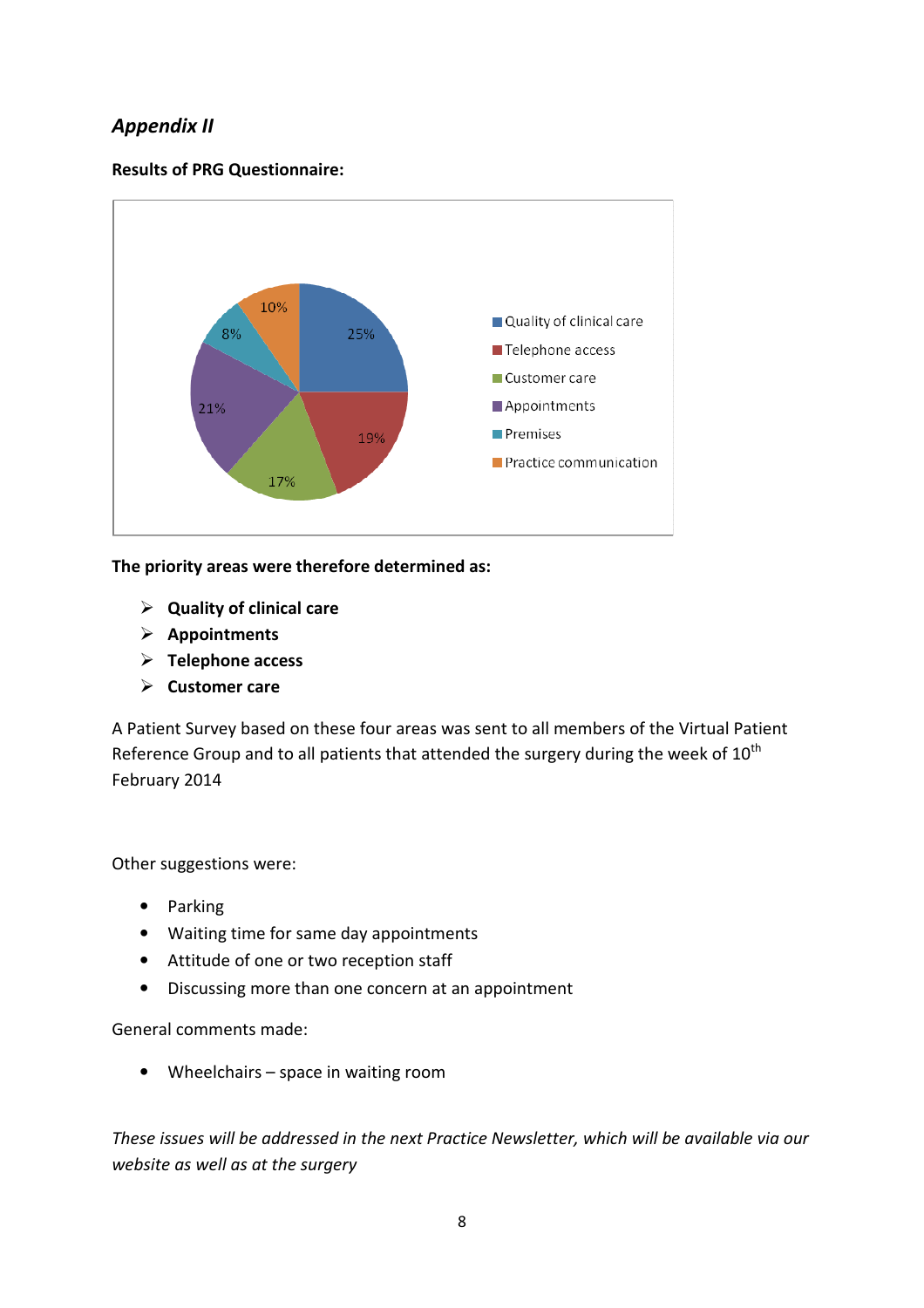# *Appendix III*

# **Results of Patient Survey**



1. When telephoning the surgery how promptly is the phone answered?

# 2. How efficiently is your call handled?

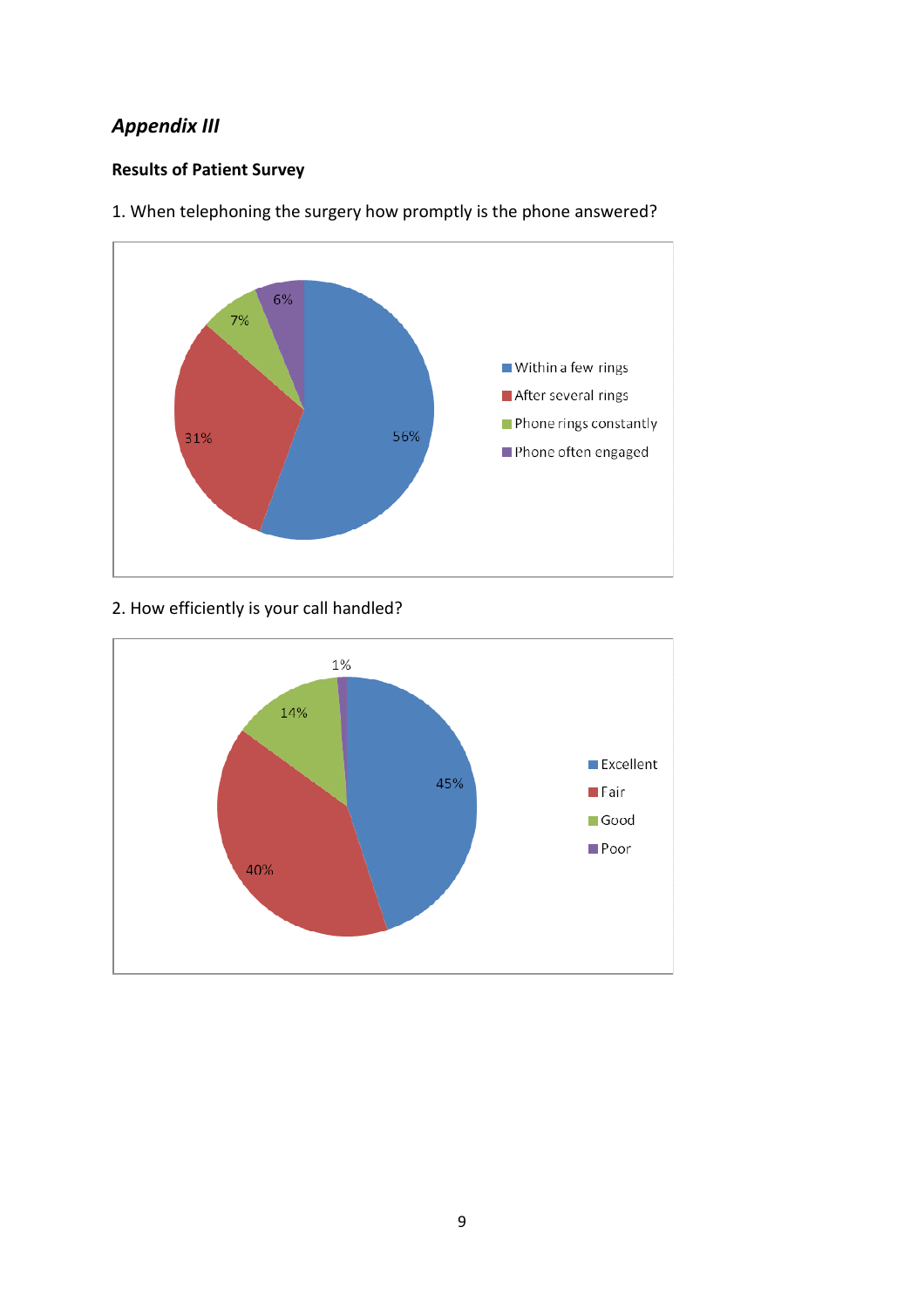

# 3. How helpful do you find the Reception staff?

# 4. How helpful do you find the Administration Staff?

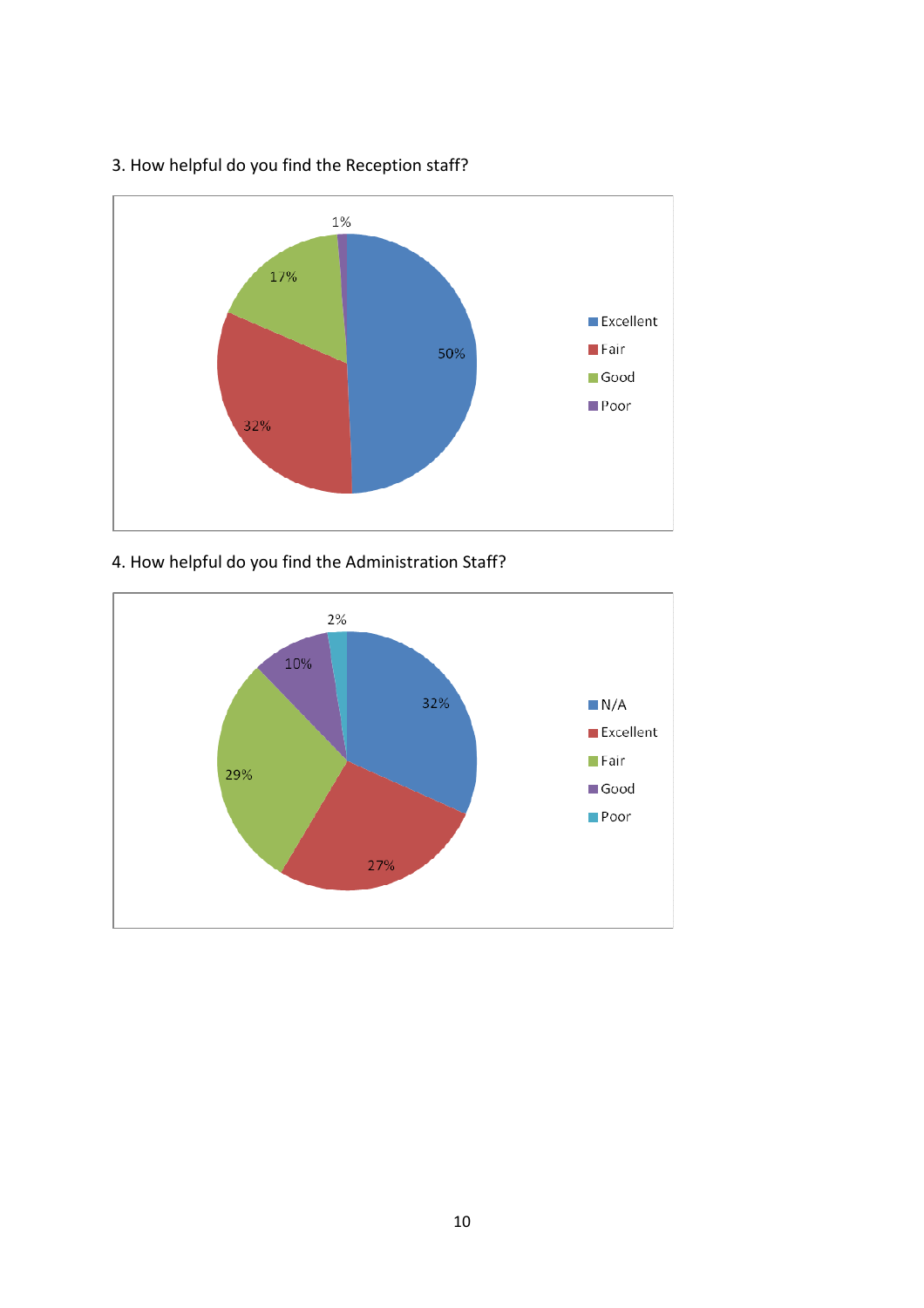

## 5. When booking an appointment how satisfied are you with the times and days available?

6. Have you used any of the following?

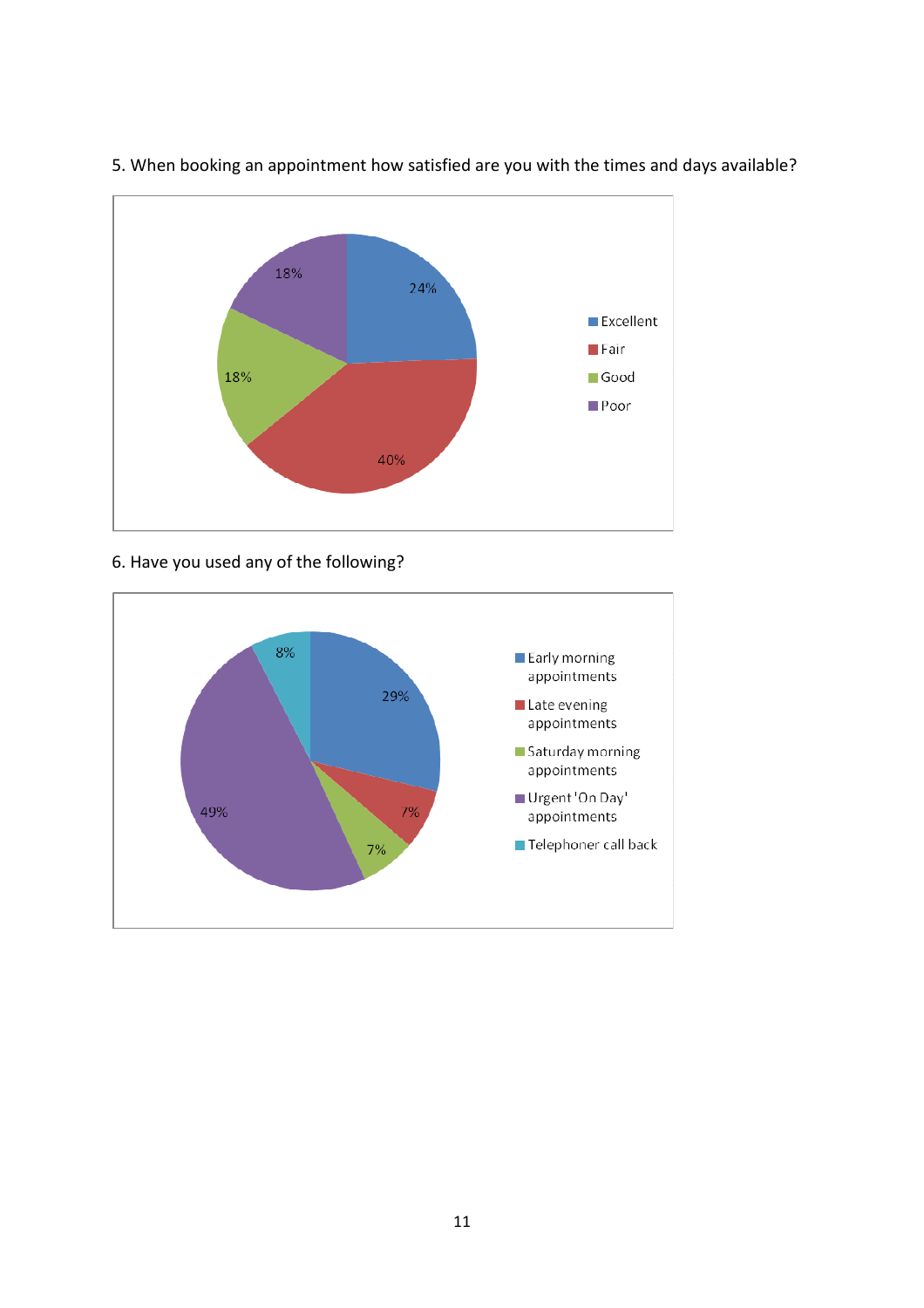

## 7. Do you feel the Doctors and Nurses address your concerns?

8. Do you feel the Doctors and Nurses involve you in decisions about your care?

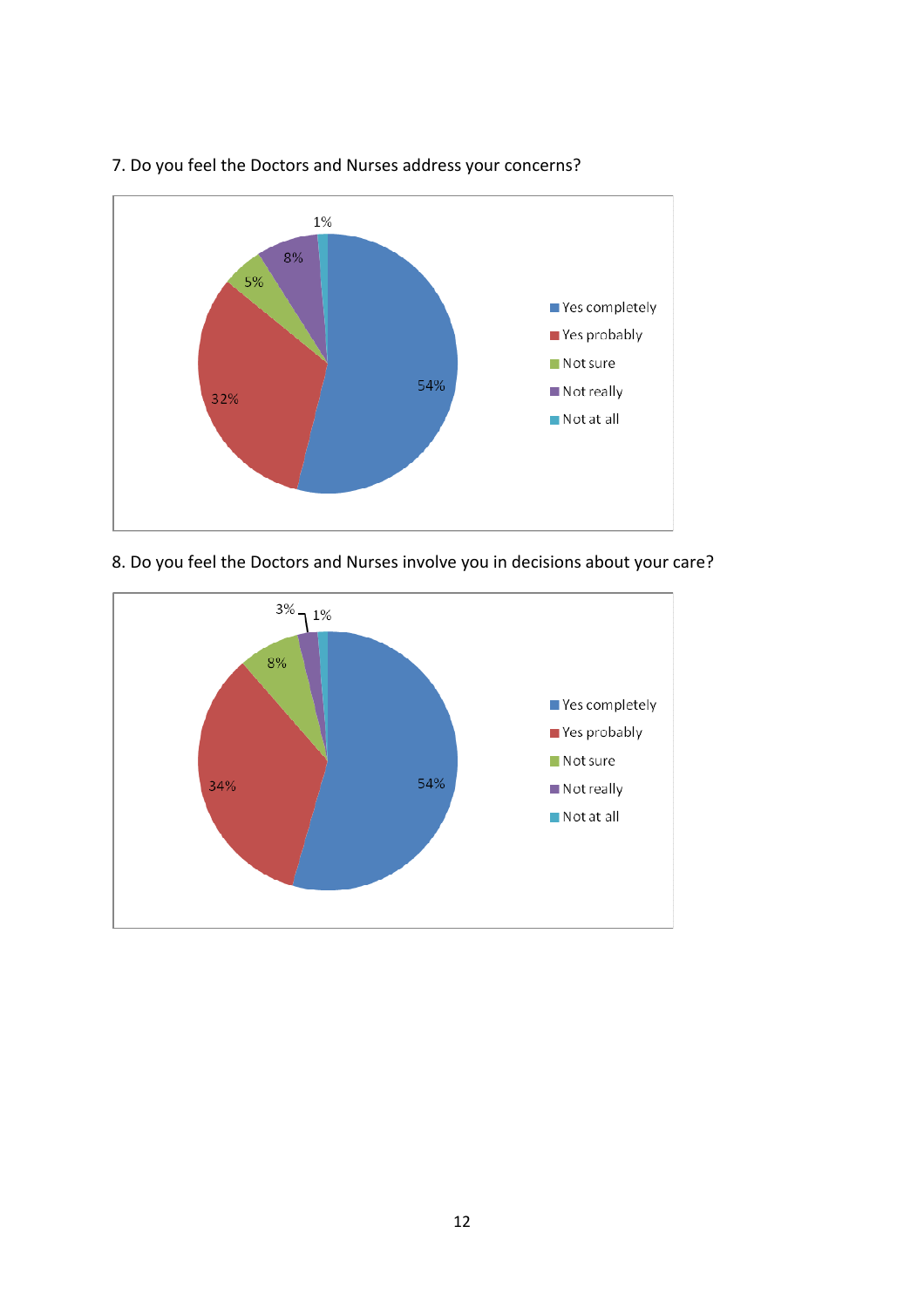

### 9. Overall how would you describe your experience at Bridgemary Medical Centre?

#### 10. General suggestions and comments on how we could our service to you:

### Positive comments:

Good service and we'll done

I am generally pleased with the experiences that I have had, the only thing I am unhappy with is not being able to see the doctor of my choice, even when ringing first thing. Thank you

The surgery has improved significantly over the last year in terms of customer care.

Always helpful at reception just a bit frustrating sometimes about how long I have to wait to have an appointment with my doctor.

I think that there not many suggestions to put forward as I find Bridgemary medical centre has a very good friendly feeling when you come through the doors and helpful.

I probably only attend a GP once or twice a year plus BP clinic when called, which might reflect on my positive answers. I've not had any problems. I would like to revert to getting prescriptions for two months' medication at a time, as I go away a lot and am always having to put in for early prescriptions to avoid running out whilst away.

#### Negative comments:

I feel that if I need an appointment I'm best to get an emergency as if I want to book an appointment I'm often told strange dates & times to phone & it's not always possible to do so! Very confusing system!!!!

repeat prescription process has taken longer that the advertised time on the last 2 occasions